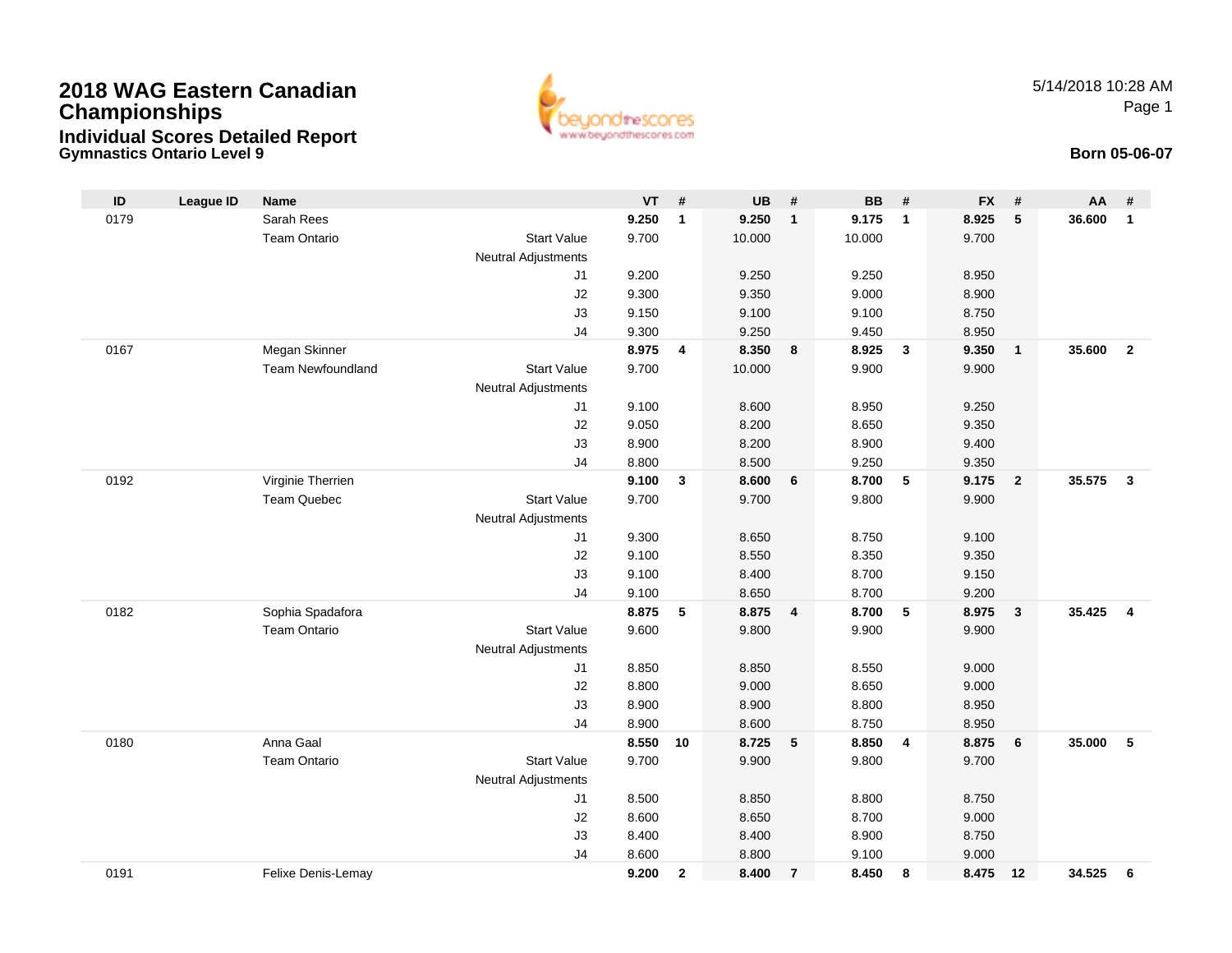| 2018 WAG Eastern Canadian<br><b>Championships</b><br><b>Individual Scores Detailed Report</b> |      |                          | dihescores<br>hescores.com<br>www.beyond |          |    |           |              |          |                |          |                | 5/14/2018 10:28 AM | Page 2         |
|-----------------------------------------------------------------------------------------------|------|--------------------------|------------------------------------------|----------|----|-----------|--------------|----------|----------------|----------|----------------|--------------------|----------------|
|                                                                                               |      |                          | <b>Start Value</b>                       | 9.700    |    | 9.900     |              | 9.800    |                | 9.800    |                |                    |                |
|                                                                                               |      |                          | <b>Neutral Adjustments</b>               |          |    |           |              |          |                | $-0.100$ |                |                    |                |
|                                                                                               |      |                          | J1                                       | 9.200    |    | 8.600     |              | 8.350    |                | 8.600    |                |                    |                |
|                                                                                               |      |                          | J2                                       | 9.050    |    | 8.350     |              | 8.550    |                | 8.800    |                |                    |                |
|                                                                                               |      |                          | J3                                       | 9.200    |    | 8.250     |              | 8.200    |                | 8.550    |                |                    |                |
|                                                                                               |      |                          | J <sub>4</sub>                           | 9.200    |    | 8.450     |              | 8.600    |                | 8.550    |                |                    |                |
|                                                                                               | 0193 | Meagan-Evelyn Galvin     |                                          | 8.600    | 8  | 8.975     | $\mathbf{3}$ | 8.050    | 10             | 8.850    | $\overline{7}$ | 34.475             | $\overline{7}$ |
|                                                                                               |      | <b>Team Quebec</b>       | <b>Start Value</b>                       | 9.700    |    | 9.900     |              | 9.300    |                | 9.800    |                |                    |                |
|                                                                                               |      |                          | <b>Neutral Adjustments</b>               |          |    |           |              |          |                |          |                |                    |                |
|                                                                                               |      |                          | J <sub>1</sub>                           | 8.800    |    | 9.050     |              | 8.300    |                | 8.800    |                |                    |                |
|                                                                                               |      |                          | J2                                       | 8.600    |    | 8.900     |              | 8.150    |                | 8.900    |                |                    |                |
|                                                                                               |      |                          | J3                                       | 8.400    |    | 9.100     |              | 7.850    |                | 8.950    |                |                    |                |
|                                                                                               |      |                          | J <sub>4</sub>                           | 8.600    |    | 8.750     |              | 7.950    |                | 8.500    |                |                    |                |
|                                                                                               | 0194 | Ella Mayerhofer          |                                          | 8.875    | 5  | 8.150     | 11           | 8.475    | $\overline{7}$ | 8.825    | 8              | 34.325             | 8              |
|                                                                                               |      | <b>Team Quebec</b>       | <b>Start Value</b>                       | 9.700    |    | 9.800     |              | 9.800    |                | 9.800    |                |                    |                |
|                                                                                               |      |                          | <b>Neutral Adjustments</b>               |          |    |           |              |          |                |          |                |                    |                |
|                                                                                               |      |                          | J <sub>1</sub>                           | 8.950    |    | 8.450     |              | 8.500    |                | 9.050    |                |                    |                |
|                                                                                               |      |                          | J2                                       | 8.950    |    | 8.200     |              | 8.550    |                | 8.850    |                |                    |                |
|                                                                                               |      |                          | J3                                       | 8.800    |    | 8.000     |              | 8.350    |                | 8.800    |                |                    |                |
|                                                                                               |      |                          | J <sub>4</sub>                           | 8.700    |    | 8.100     |              | 8.450    |                | 8.800    |                |                    |                |
|                                                                                               | 0166 | Nadia Simpson            |                                          | 8.575    | 9  | 8.350     | 8            | 8.225    | 9              | 8.825    | 8              | 33.975             | 9              |
|                                                                                               |      | <b>Team Newfoundland</b> | <b>Start Value</b>                       | 9.700    |    | 9.900     |              | 9.800    |                | 9.800    |                |                    |                |
|                                                                                               |      |                          | <b>Neutral Adjustments</b>               |          |    |           |              |          |                |          |                |                    |                |
|                                                                                               |      |                          | J1                                       | 8.650    |    | 8.650     |              | 8.250    |                | 8.800    |                |                    |                |
|                                                                                               |      |                          | J2                                       | 8.700    |    | 8.400     |              | 8.250    |                | 8.950    |                |                    |                |
|                                                                                               |      |                          | J3                                       | 8.500    |    | 8.300     |              | 7.800    |                | 8.600    |                |                    |                |
|                                                                                               |      |                          | J <sub>4</sub>                           | 8.300    |    | 8.300     |              | 8.200    |                | 8.850    |                |                    |                |
|                                                                                               | 0164 | Alexandra Collins        |                                          | 8.250    | 11 | 7.425     | 12           | 9.000    | $\overline{2}$ | 8.975    | 3              | 33.650 10          |                |
|                                                                                               |      | <b>Team Newfoundland</b> | <b>Start Value</b>                       | 9.700    |    | 9.800     |              | 10.000   |                | 9.800    |                |                    |                |
|                                                                                               |      |                          | <b>Neutral Adjustments</b>               |          |    |           |              |          |                |          |                |                    |                |
|                                                                                               |      |                          | J <sub>1</sub>                           | 8.300    |    | 7.950     |              | 8.700    |                | 9.000    |                |                    |                |
|                                                                                               |      |                          | J2                                       | 8.350    |    | 7.300     |              | 9.100    |                | 9.150    |                |                    |                |
|                                                                                               |      |                          | J3                                       | 8.200    |    | 7.300     |              | 9.000    |                | 8.900    |                |                    |                |
|                                                                                               |      |                          | J4                                       | 8.200    |    | 7.550     |              | 9.000    |                | 8.950    |                |                    |                |
|                                                                                               | 0181 | Ava Belsher              |                                          | 8.050 12 |    | $9.175$ 2 |              | 7.200 12 |                | 8.750 10 |                | 33.175 11          |                |
|                                                                                               |      | Team Ontario             | <b>Start Value</b>                       | 9.600    |    | 9.800     |              | 9.300    |                | 9.700    |                |                    |                |
|                                                                                               |      |                          | <b>Neutral Adjustments</b>               |          |    |           |              |          |                |          |                |                    |                |
|                                                                                               |      |                          | J1                                       | 8.000    |    | 9.250     |              | 7.250    |                | 8.650    |                |                    |                |
|                                                                                               |      |                          | J2                                       | 8.300    |    | 9.150     |              | 7.150    |                | 9.050    |                |                    |                |
|                                                                                               |      |                          | J3                                       | 7.950    |    | 9.200     |              | 7.000    |                | 8.850    |                |                    |                |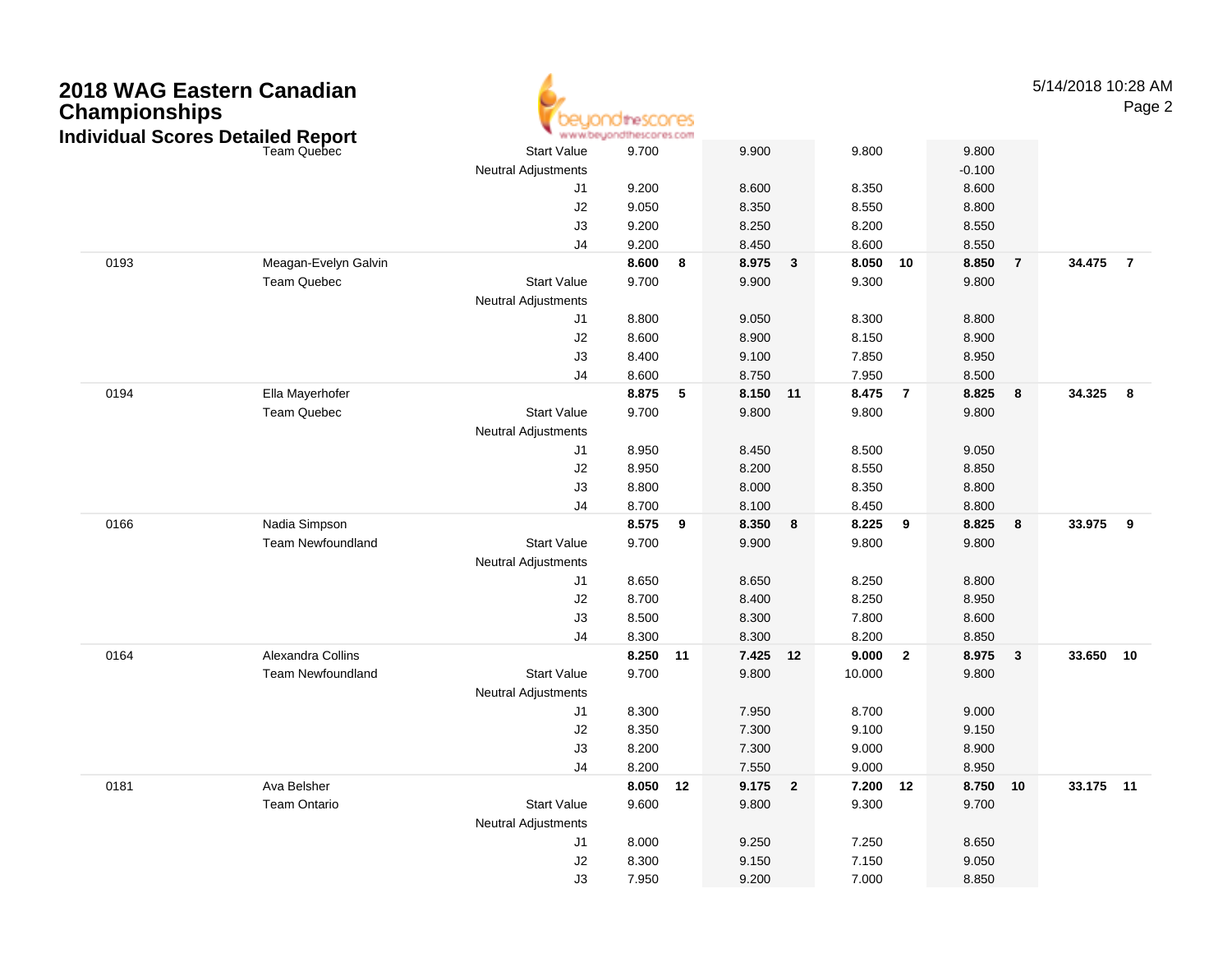### **2018 WAG Eastern CanadianChampionships Individual Scores Detailed Report**



### 5/14/2018 10:28 AM

Page 3

|     |        |          |          |               | <b>M.M.MCASTAN IN ILIMENT AS FOUL</b> |                            | ingividual Scores Detailed Report |      |  |
|-----|--------|----------|----------|---------------|---------------------------------------|----------------------------|-----------------------------------|------|--|
|     |        | 8.600    | 7.300    | 9.050         | 8.100                                 | J4                         |                                   |      |  |
| -12 | 33.100 | 8.550 11 | 7.700 11 | 8.200<br>- 10 | 8.650                                 |                            | Jenna Hardy                       | 0165 |  |
|     |        | 9.700    | 9.300    | 9.900         | 9.700                                 | <b>Start Value</b>         | <b>Team Newfoundland</b>          |      |  |
|     |        |          |          |               |                                       | <b>Neutral Adjustments</b> |                                   |      |  |
|     |        | 8.550    | 7.450    | 8.400         | 8.600                                 | J1                         |                                   |      |  |
|     |        | 8.550    | 7.650    | 8.050         | 8.700                                 | J2                         |                                   |      |  |
|     |        | 8.200    | 7.750    | 8.200         | 8.700                                 | JЗ                         |                                   |      |  |
|     |        | 8.550    | 7.750    | 8.200         | 8.600                                 | J4                         |                                   |      |  |
|     |        |          |          |               |                                       |                            |                                   |      |  |

#### **Gymnastics Ontario Level 9**

| $\mathsf{ID}$ | League ID | <b>Name</b>         |                            | $VT$ # |                | <b>UB</b> | #              | BB     | #                       | <b>FX</b> | #              | $AA$ # |                |
|---------------|-----------|---------------------|----------------------------|--------|----------------|-----------|----------------|--------|-------------------------|-----------|----------------|--------|----------------|
| 0176          |           | Isabella Kowan      |                            | 9.175  | 4              | 9.025     | $\mathbf{3}$   | 9.550  | $\mathbf{1}$            | 9.375     | $\overline{2}$ | 37.125 | $\mathbf{1}$   |
|               |           | <b>Team Ontario</b> | <b>Start Value</b>         | 9.700  |                | 9.900     |                | 10.000 |                         | 9.900     |                |        |                |
|               |           |                     | <b>Neutral Adjustments</b> |        |                |           |                |        |                         |           |                |        |                |
|               |           |                     | J <sub>1</sub>             | 9.050  |                | 9.100     |                | 9.600  |                         | 9.350     |                |        |                |
|               |           |                     | J2                         | 9.250  |                | 9.000     |                | 9.600  |                         | 9.200     |                |        |                |
|               |           |                     | J3                         | 9.150  |                | 8.900     |                | 9.450  |                         | 9.400     |                |        |                |
|               |           |                     | J4                         | 9.200  |                | 9.050     |                | 9.500  |                         | 9.400     |                |        |                |
| 0190          |           | Bianca Raybould     |                            | 9.700  | $\mathbf{1}$   | 8.775     | $-5$           | 8.575  | $\overline{7}$          | 9.250     | 3              | 36.300 | $\overline{2}$ |
|               |           | <b>Team Quebec</b>  | <b>Start Value</b>         | 10.000 |                | 9.900     |                | 9.900  |                         | 9.900     |                |        |                |
|               |           |                     | <b>Neutral Adjustments</b> |        |                |           |                |        |                         |           |                |        |                |
|               |           |                     | J1                         | 9.800  |                | 8.850     |                | 8.650  |                         | 9.350     |                |        |                |
|               |           |                     | J2                         | 9.750  |                | 8.650     |                | 8.700  |                         | 9.050     |                |        |                |
|               |           |                     | J3                         | 9.350  |                | 8.700     |                | 8.350  |                         | 9.500     |                |        |                |
|               |           |                     | J <sub>4</sub>             | 9.650  |                | 8.900     |                | 8.500  |                         | 9.150     |                |        |                |
| 0175          |           | Carina Rainho       |                            | 9.375  | $\overline{2}$ | 7.750     | 9              | 9.250  | $\overline{\mathbf{2}}$ | 9.625     | $\mathbf{1}$   | 36.000 | $\mathbf{3}$   |
|               |           | <b>Team Ontario</b> | <b>Start Value</b>         | 9.700  |                | 9.700     |                | 9.900  |                         | 10.000    |                |        |                |
|               |           |                     | <b>Neutral Adjustments</b> |        |                |           |                |        |                         |           |                |        |                |
|               |           |                     | J <sub>1</sub>             | 9.350  |                | 8.000     |                | 9.300  |                         | 9.550     |                |        |                |
|               |           |                     | J2                         | 9.350  |                | 7.750     |                | 9.200  |                         | 9.650     |                |        |                |
|               |           |                     | J3                         | 9.400  |                | 7.600     |                | 9.300  |                         | 9.750     |                |        |                |
|               |           |                     | J4                         | 9.400  |                | 7.750     |                | 9.150  |                         | 9.600     |                |        |                |
| 0187          |           | Rachel Erdely       |                            | 8.925  | 6              | 9.225     | $\overline{1}$ | 9.050  | 5                       | 8.450     | 9              | 35.650 | $\overline{4}$ |
|               |           | Team Quebec         | <b>Start Value</b>         | 9.700  |                | 9.900     |                | 9.900  |                         | 9.700     |                |        |                |
|               |           |                     | <b>Neutral Adjustments</b> |        |                |           |                |        |                         |           |                |        |                |
|               |           |                     | J <sub>1</sub>             | 9.000  |                | 9.200     |                | 9.300  |                         | 8.750     |                |        |                |
|               |           |                     | J2                         | 8.950  |                | 9.050     |                | 9.100  |                         | 8.250     |                |        |                |
|               |           |                     | J3                         | 8.900  |                | 9.300     |                | 9.000  |                         | 8.600     |                |        |                |

### **Born 04-03**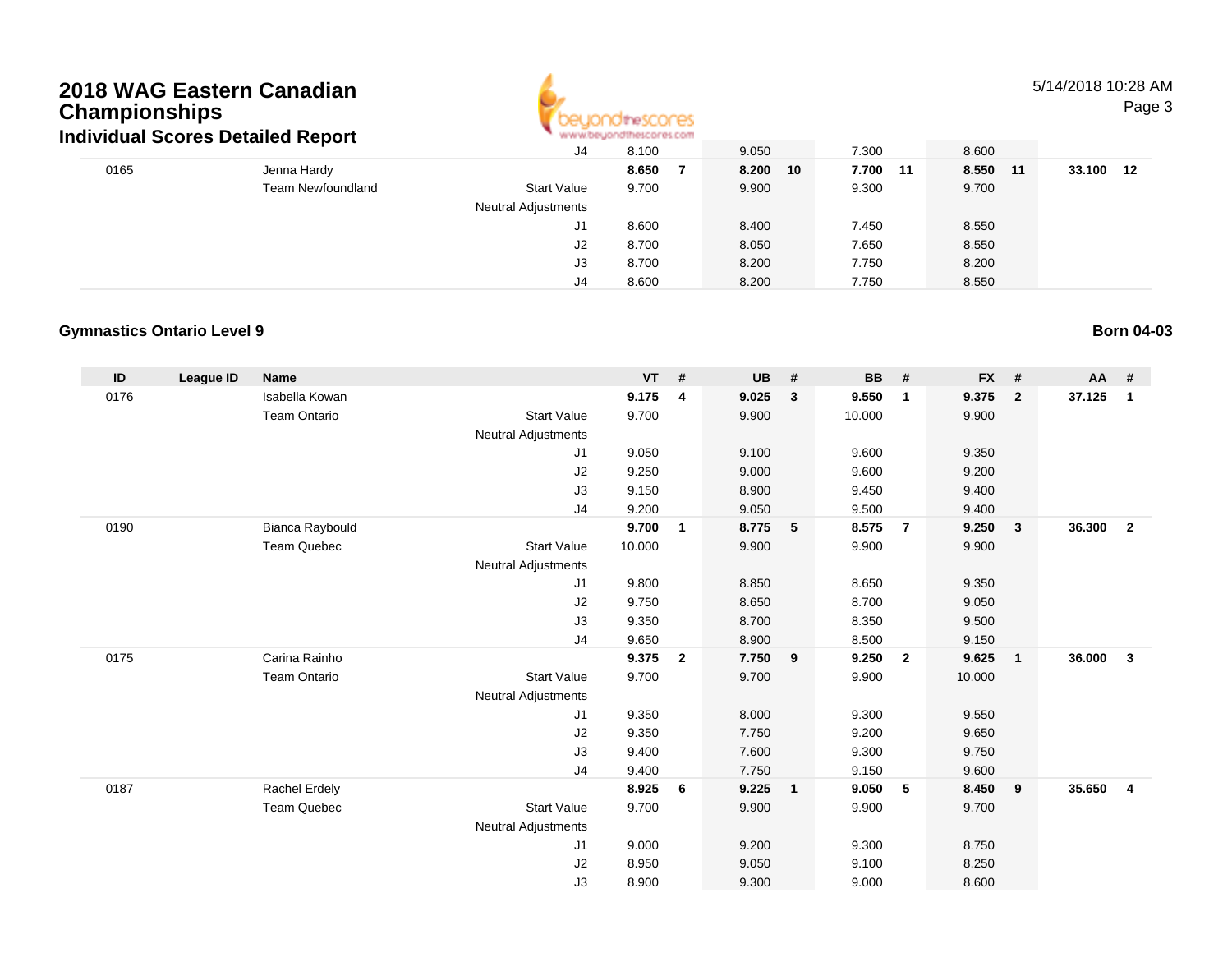## **2018 WAG Eastern CanadianChampionships Individual Scores Detailed Report**



|      | ulviuuai JUUI es Delaileu Report |                            |       |    |        |                |         |              |          |                         |                          |  |
|------|----------------------------------|----------------------------|-------|----|--------|----------------|---------|--------------|----------|-------------------------|--------------------------|--|
|      |                                  | J4                         | 8.600 |    | 9.250  |                | 8.950   |              | 8.300    |                         |                          |  |
| 0178 | Mikaela San Jose                 |                            | 9.250 | 3  | 8.775  | 5              | 9.225   | $\mathbf{3}$ | 8.225    | 10                      | 35.475 5                 |  |
|      | <b>Team Ontario</b>              | <b>Start Value</b>         | 9.700 |    | 9.900  |                | 10.000  |              | 9.800    |                         |                          |  |
|      |                                  | <b>Neutral Adjustments</b> |       |    |        |                |         |              | $-0.100$ |                         |                          |  |
|      |                                  | J1                         | 9.300 |    | 8.750  |                | 9.250   |              | 8.500    |                         |                          |  |
|      |                                  | J2                         | 9.300 |    | 8.800  |                | 9.200   |              | 8.350    |                         |                          |  |
|      |                                  | J3                         | 9.050 |    | 8.700  |                | 9.250   |              | 8.300    |                         |                          |  |
|      |                                  | J4                         | 9.200 |    | 8.800  |                | 8.950   |              | 8.000    |                         |                          |  |
| 0177 | Hannah Bramwell                  |                            | 8.925 | 6  | 9.100  | $\overline{2}$ | 8.125   | 9            | 9.100    | $\overline{\mathbf{4}}$ | 35.250<br>- 6            |  |
|      | <b>Team Ontario</b>              | <b>Start Value</b>         | 9.700 |    | 10.000 |                | 9.700   |              | 9.900    |                         |                          |  |
|      |                                  | <b>Neutral Adjustments</b> |       |    |        |                |         |              |          |                         |                          |  |
|      |                                  | J1                         | 8.900 |    | 9.150  |                | 8.200   |              | 9.050    |                         |                          |  |
|      |                                  | J2                         | 8.950 |    | 9.200  |                | 8.250   |              | 9.050    |                         |                          |  |
|      |                                  | J3                         | 8.800 |    | 9.050  |                | 8.050   |              | 9.150    |                         |                          |  |
|      |                                  | J4                         | 9.100 |    | 9.050  |                | 7.950   |              | 9.200    |                         |                          |  |
| 0188 | Laurence-Emmanuelle Brodeur      |                            | 8.925 | 6  | 8.200  | 8              | 9.175   | 4            | 8.925    | 6                       | 35.225<br>$\overline{7}$ |  |
|      | Team Quebec                      | <b>Start Value</b>         | 9.700 |    | 9.700  |                | 9.900   |              | 9.700    |                         |                          |  |
|      |                                  | <b>Neutral Adjustments</b> |       |    |        |                |         |              | $-0.100$ |                         |                          |  |
|      |                                  | J1                         | 8.900 |    | 8.300  |                | 9.200   |              | 9.000    |                         |                          |  |
|      |                                  | J2                         | 8.950 |    | 8.300  |                | 9.150   |              | 8.600    |                         |                          |  |
|      |                                  | J3                         | 9.050 |    | 8.100  |                | 9.150   |              | 91.000   |                         |                          |  |
|      |                                  | J4                         | 8.800 |    | 7.850  |                | 9.200   |              | 9.050    |                         |                          |  |
| 0161 | Alexa Feifer                     |                            | 8.850 | 9  | 8.775  | 5              | 8.675   | 6            | 8.550    | 8                       | 34.850<br>8              |  |
|      | <b>Team New Brunswick</b>        | <b>Start Value</b>         | 9.700 |    | 9.900  |                | 9.700   |              | 9.800    |                         |                          |  |
|      |                                  | <b>Neutral Adjustments</b> |       |    |        |                |         |              |          |                         |                          |  |
|      |                                  | J1                         | 8.800 |    | 8.800  |                | 8.750   |              | 8.500    |                         |                          |  |
|      |                                  | J2                         | 8.900 |    | 8.750  |                | 8.700   |              | 8.600    |                         |                          |  |
|      |                                  | J3                         | 9.000 |    | 8.600  |                | 8.650   |              | 8.650    |                         |                          |  |
|      |                                  | J4                         | 8.800 |    | 8.900  |                | 8.600   |              | 8.350    |                         |                          |  |
| 0189 | Meggie Lachaine                  |                            | 8.550 | 11 | 8.825  | 4              | 8.475 8 |              | 7.975 11 |                         | 33.825<br>9              |  |
|      | <b>Team Quebec</b>               | <b>Start Value</b>         | 9.600 |    | 9.800  |                | 9.800   |              | 9.700    |                         |                          |  |
|      |                                  | <b>Neutral Adjustments</b> |       |    |        |                |         |              |          |                         |                          |  |
|      |                                  | J1                         | 8.700 |    | 8.750  |                | 8.600   |              | 7.900    |                         |                          |  |
|      |                                  | J2                         | 8.600 |    | 8.750  |                | 8.500   |              | 8.200    |                         |                          |  |
|      |                                  | J3                         | 8.500 |    | 8.900  |                | 8.350   |              | 7.700    |                         |                          |  |
|      |                                  | J4                         | 8.450 |    | 8.900  |                | 8.450   |              | 8.050    |                         |                          |  |
| 0163 | Morgan White                     |                            | 8.725 | 10 | 7.500  | 10             | 7.925   | 10           | 9.000    | 5                       | 33.150<br>10             |  |
|      | <b>Team Newfoundland</b>         | <b>Start Value</b>         | 9.700 |    | 9.900  |                | 9.300   |              | 9.900    |                         |                          |  |
|      |                                  | <b>Neutral Adjustments</b> |       |    |        |                |         |              |          |                         |                          |  |
|      |                                  | J1                         | 8.900 |    | 7.900  |                | 7.900   |              | 8.900    |                         |                          |  |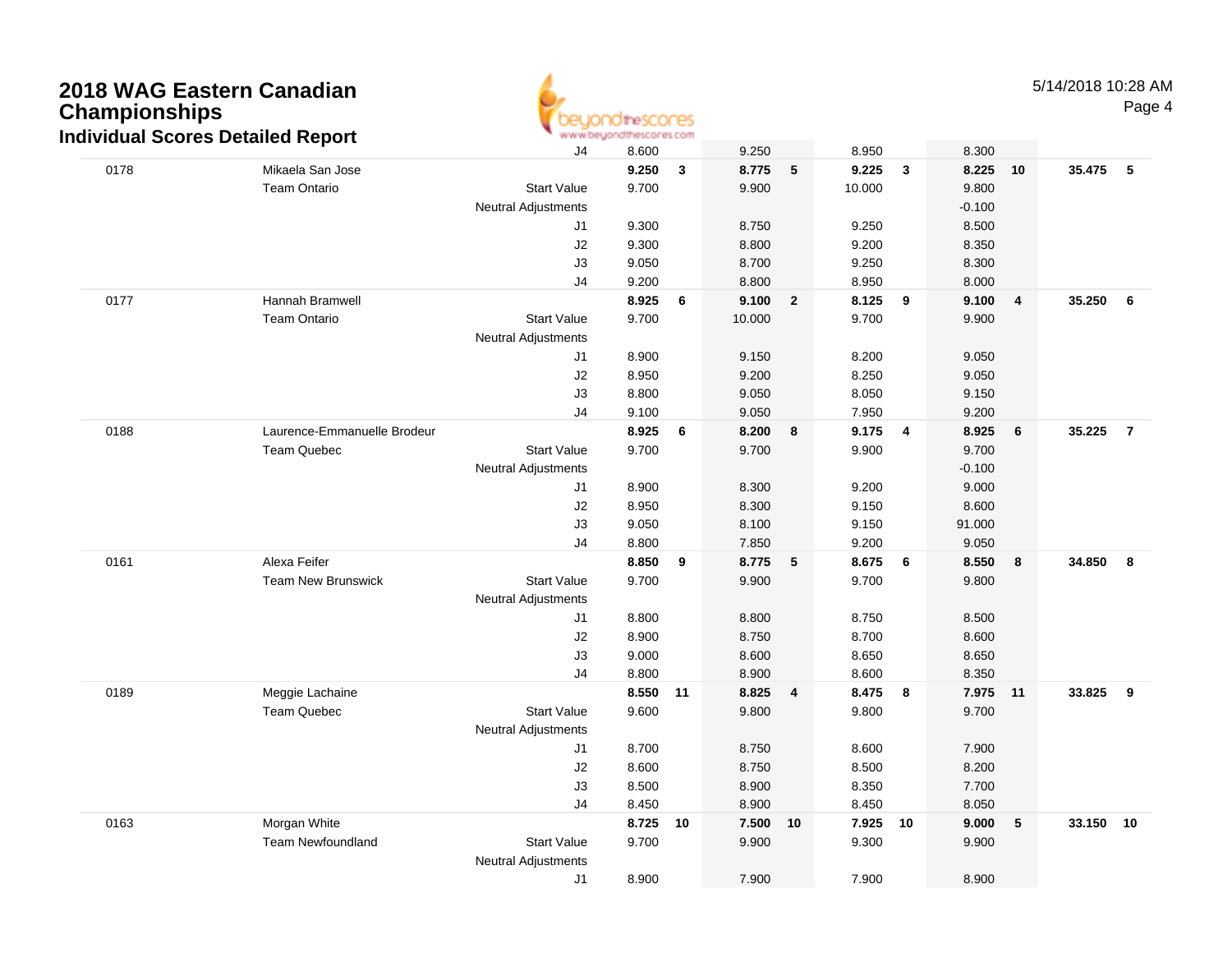### **2018 WAG Eastern CanadianChampionships**



5/14/2018 10:28 AMPage 5

| Individual Scores Detailed Report |                           | www.beyondthescores.com |         |             |          |         |                 |  |  |
|-----------------------------------|---------------------------|-------------------------|---------|-------------|----------|---------|-----------------|--|--|
|                                   |                           | J2                      | 8.800   | 7.350       | 7.800    | 9.000   |                 |  |  |
|                                   |                           | J3                      | 8.650   | 7.500       | 8.100    | 9.000   |                 |  |  |
|                                   |                           | J4                      | 8.500   | 7.500       | 7.950    | 9.050   |                 |  |  |
| 0160                              | Celia Hale                |                         | 8.950 5 | 6.400<br>11 | 7.475 11 | 8.925 6 | 31.750<br>$-11$ |  |  |
|                                   | <b>Team New Brunswick</b> | <b>Start Value</b>      | 9.700   | 9.700       | 9.200    | 10.000  |                 |  |  |
|                                   |                           | Neutral Adjustments     |         |             |          |         |                 |  |  |
|                                   |                           | J1                      | 8.900   | 6.900       | 7.400    | 8.950   |                 |  |  |
|                                   |                           | J2                      | 8.900   | 6.250       | 7.550    | 8.900   |                 |  |  |
|                                   |                           | J3                      | 9.000   | 6.400       | 7.600    | 8.950   |                 |  |  |
|                                   |                           | J4                      | 9.000   | 6.400       | 7.400    | 8.850   |                 |  |  |

#### **Gymnastics Ontario Level 9**

**ID League ID Name VT # UB # BB # FX # AA #** 0162 Holly Dyer **X.XXX -- X.XXX -- X.XXX -- X.XXX -- 0.000 --** 0172 Kyla Dickson **9.275 <sup>7</sup> 8.900 <sup>3</sup> 9.275 <sup>1</sup> 9.200 <sup>2</sup> 36.650 <sup>1</sup>** Team Ontario Start Value 9.700 9.900 10.000 10.000 Neutral Adjustments J1 9.300 8.850 9.300 9.250 J2 9.200 8.950 9.300 9.200 J3 9.250 8.800 9.250 9.200 J4 9.400 9.150 9.000 9.050 0171 Mila Puseljic **9.650 <sup>1</sup> 8.925 <sup>2</sup> 9.100 <sup>2</sup> 8.775 <sup>7</sup> 36.450 <sup>2</sup>** Team Ontario Start Value 10.000 9.900 9.900 9.900 Neutral Adjustments J1 9.750 8.800 8.750 8.800 J2 9.600 8.950 9.100 8.850 J3 9.700 8.900 9.200 8.750 J4 9.600 8.950 9.100 8.750 0173 Jenna Cherepacha **9.450 <sup>2</sup> 9.000 <sup>1</sup> 9.000 <sup>3</sup> 8.775 <sup>7</sup> 36.225 <sup>3</sup>** Team Ontario Start Value 10.000 10.000 9.700 9.900 Neutral Adjustments J1 9.400 9.000 9.000 8.600 J2 9.500 9.050 8.700 9.100 J3 9.400 8.950 9.000 8.850 J4 9.600 9.000 9.150 8.700 0174 Tessa Wismer **9.050 <sup>10</sup> 8.500 <sup>6</sup> 8.925 <sup>4</sup> 9.225 <sup>1</sup> 35.700 <sup>4</sup>** Team Ontario Start Value 9.700 9.800 9.800 9.900 Neutral Adjustments

### **Born 02 and earlier**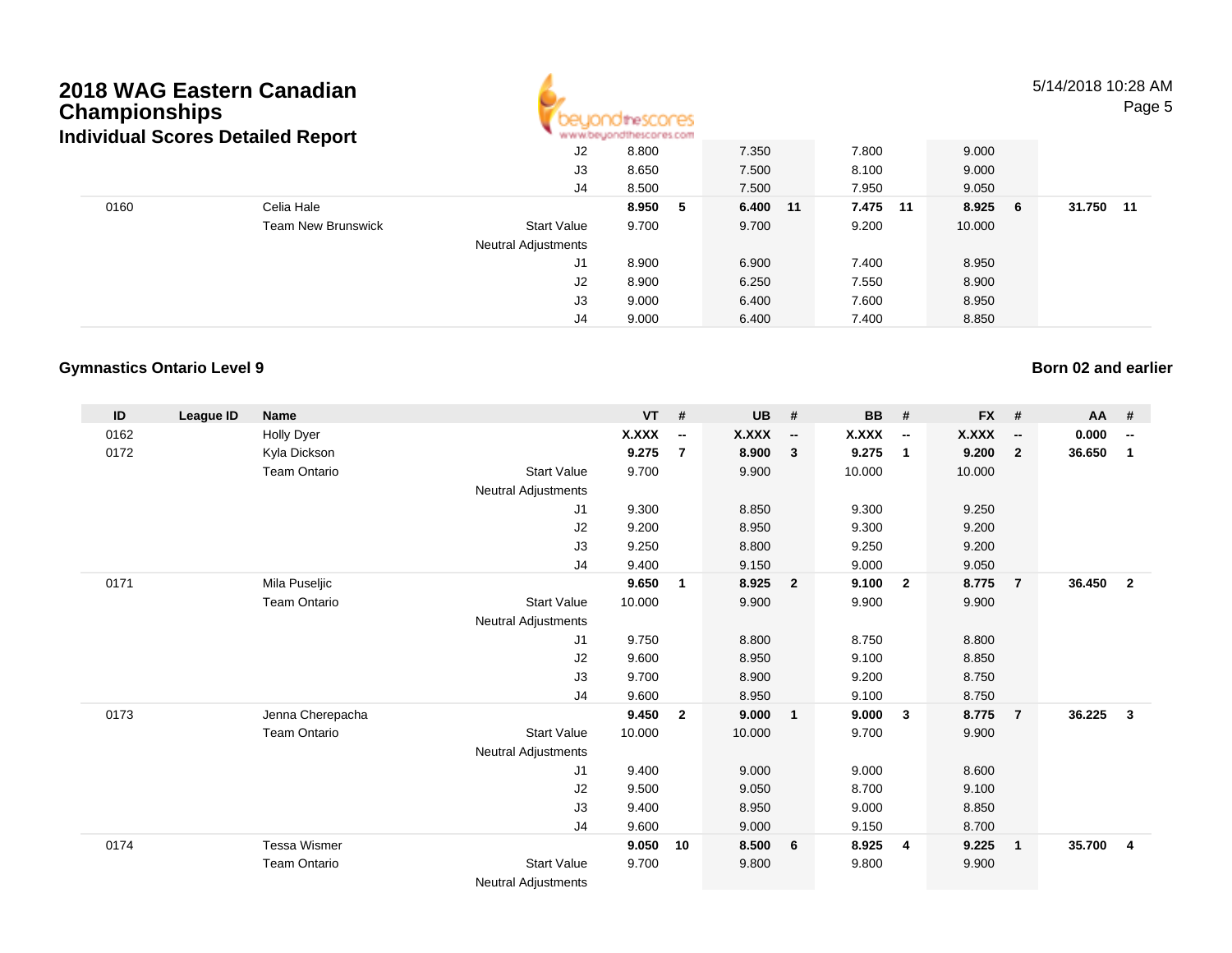| <b>Championships</b> | 2018 WAG Eastern Canadian<br><b>Individual Scores Detailed Report</b> |                            | nescores<br>www.beyondthescores.com |                         |         |                |                |                |                |              | 5/14/2018 10:28 AM<br>Page 6 |                |  |
|----------------------|-----------------------------------------------------------------------|----------------------------|-------------------------------------|-------------------------|---------|----------------|----------------|----------------|----------------|--------------|------------------------------|----------------|--|
|                      |                                                                       | J1                         | 9.000                               |                         | 8.600   |                | 8.900          |                | 9.250          |              |                              |                |  |
|                      |                                                                       | J2                         | 9.200                               |                         | 8.650   |                | 8.950          |                | 9.200          |              |                              |                |  |
|                      |                                                                       | J3                         | 8.900                               |                         | 8.300   |                | 8.900          |                | 9.250          |              |                              |                |  |
|                      |                                                                       | J <sub>4</sub>             | 9.100                               |                         | 8.400   |                | 9.000          |                | 9.100          |              |                              |                |  |
| 0183                 | Emmy Maisonneuve                                                      |                            | 9.300                               | 5                       | 8.650   | 5              | 8.900          | 6              | 8.800          | 5            | 35.650                       | 5              |  |
|                      | <b>Team Quebec</b>                                                    | <b>Start Value</b>         | 10.000                              |                         | 9.800   |                | 9.700          |                | 9.800          |              |                              |                |  |
|                      |                                                                       | <b>Neutral Adjustments</b> |                                     |                         |         |                |                |                |                |              |                              |                |  |
|                      |                                                                       | J <sub>1</sub>             | 9.300                               |                         | 8.600   |                | 9.200          |                | 8.500          |              |                              |                |  |
|                      |                                                                       | J2                         | 9.150                               |                         | 8.750   |                | 8.700          |                | 88.000         |              |                              |                |  |
|                      |                                                                       | J3                         | 9.450                               |                         | 8.400   |                | 8.550          |                | 8.800          |              |                              |                |  |
|                      |                                                                       | J <sub>4</sub>             | 9.300                               |                         | 8.700   |                | 9.100          |                | 8.800          |              |                              |                |  |
| 0185                 | Annabelle Gagnon                                                      |                            | 9.075                               | 9                       | 8.900   | $\mathbf{3}$   | 8.600          | $\overline{7}$ | 8.850          | 4            | 35.425                       | 6              |  |
|                      | <b>Team Quebec</b>                                                    | <b>Start Value</b>         | 9.700                               |                         | 9.800   |                | 9.900          |                | 10.000         |              |                              |                |  |
|                      |                                                                       | <b>Neutral Adjustments</b> |                                     |                         |         |                |                |                |                |              |                              |                |  |
|                      |                                                                       | J <sub>1</sub>             | 9.200                               |                         | 8.900   |                | 8.450          |                | 8.600          |              |                              |                |  |
|                      |                                                                       | J2                         | 9.050                               |                         | 8.850   |                | 8.500          |                | 8.900          |              |                              |                |  |
|                      |                                                                       | J3                         | 9.100                               |                         | 9.100   |                | 8.750          |                | 8.800          |              |                              |                |  |
|                      |                                                                       | J <sub>4</sub>             | 8.900                               |                         | 8.900   |                | 8.700          |                | 8.900          |              |                              |                |  |
| 0186                 | Ophelie Dupras                                                        |                            | 9.400                               | $\mathbf{3}$            | 8.325   | $\overline{7}$ | 8.350          | 10             | 9.000          | $\mathbf{3}$ | 35.075                       | $\overline{7}$ |  |
|                      | <b>Team Quebec</b>                                                    | <b>Start Value</b>         | 9.700                               |                         | 9.800   |                | 9.400          |                | 9.900          |              |                              |                |  |
|                      |                                                                       | <b>Neutral Adjustments</b> |                                     |                         |         |                |                |                |                |              |                              |                |  |
|                      |                                                                       | J <sub>1</sub>             | 9.400                               |                         | 8.400   |                | 8.450          |                | 9.100          |              |                              |                |  |
|                      |                                                                       | J2                         | 9.350                               |                         | 8.200   |                | 8.200          |                | 9.150          |              |                              |                |  |
|                      |                                                                       | J3                         | 9.400                               |                         | 8.700   |                | 8.300          |                | 8.900          |              |                              |                |  |
|                      |                                                                       | J <sub>4</sub>             | 9.400                               |                         | 8.250   |                | 8.400          |                | 8.700          |              |                              |                |  |
| 0170                 | Jaylin Pothier                                                        |                            | 9.300                               | 5                       | 8.025   | 8              | 8.500          | 8              | 8.400          | 10           | 34.225                       | 8              |  |
|                      | Team Nova Scotia                                                      | <b>Start Value</b>         | 10.000                              |                         | 9.700   |                | 9.900          |                | 10.000         |              |                              |                |  |
|                      |                                                                       | Neutral Adjustments        |                                     |                         |         |                |                |                |                |              |                              |                |  |
|                      |                                                                       | J <sub>1</sub>             | 9.500                               |                         | 8.000   |                | 8.500          |                | 8.350          |              |                              |                |  |
|                      |                                                                       | J2                         | 9.300                               |                         | 8.100   |                | 8.500          |                | 8.500          |              |                              |                |  |
|                      |                                                                       | J3                         | 9.300                               |                         | 7.700   |                | 8.600          |                | 8.450          |              |                              |                |  |
| 0159                 | Anna Rust                                                             | J <sub>4</sub>             | 9.200<br>9.325                      |                         | 8.050   |                | 8.300<br>8.400 |                | 8.200<br>8.475 |              | 33.300                       | 9              |  |
|                      | <b>Team New Brunswick</b>                                             | <b>Start Value</b>         |                                     | $\overline{\mathbf{4}}$ | 7.100   | 10             |                | 9              |                | 9            |                              |                |  |
|                      |                                                                       | <b>Neutral Adjustments</b> | 9.700                               |                         | 9.700   |                | 9.800          |                | 9.900          |              |                              |                |  |
|                      |                                                                       | J1                         | 9.350                               |                         | 7.250   |                | 8.400          |                | 8.400          |              |                              |                |  |
|                      |                                                                       | J2                         | 9.300                               |                         | 7.100   |                | 8.600          |                | 8.650          |              |                              |                |  |
|                      |                                                                       | J3                         | 9.350                               |                         | 6.700   |                | 8.150          |                | 8.550          |              |                              |                |  |
|                      |                                                                       | J4                         | 9.300                               |                         | 7.100   |                | 8.400          |                | 8.200          |              |                              |                |  |
| 0168                 | Abby Carrigan                                                         |                            | 8.650 11                            |                         | 7.675 9 |                | 7.975 12       |                | 8.325 11       |              | 32.625 10                    |                |  |